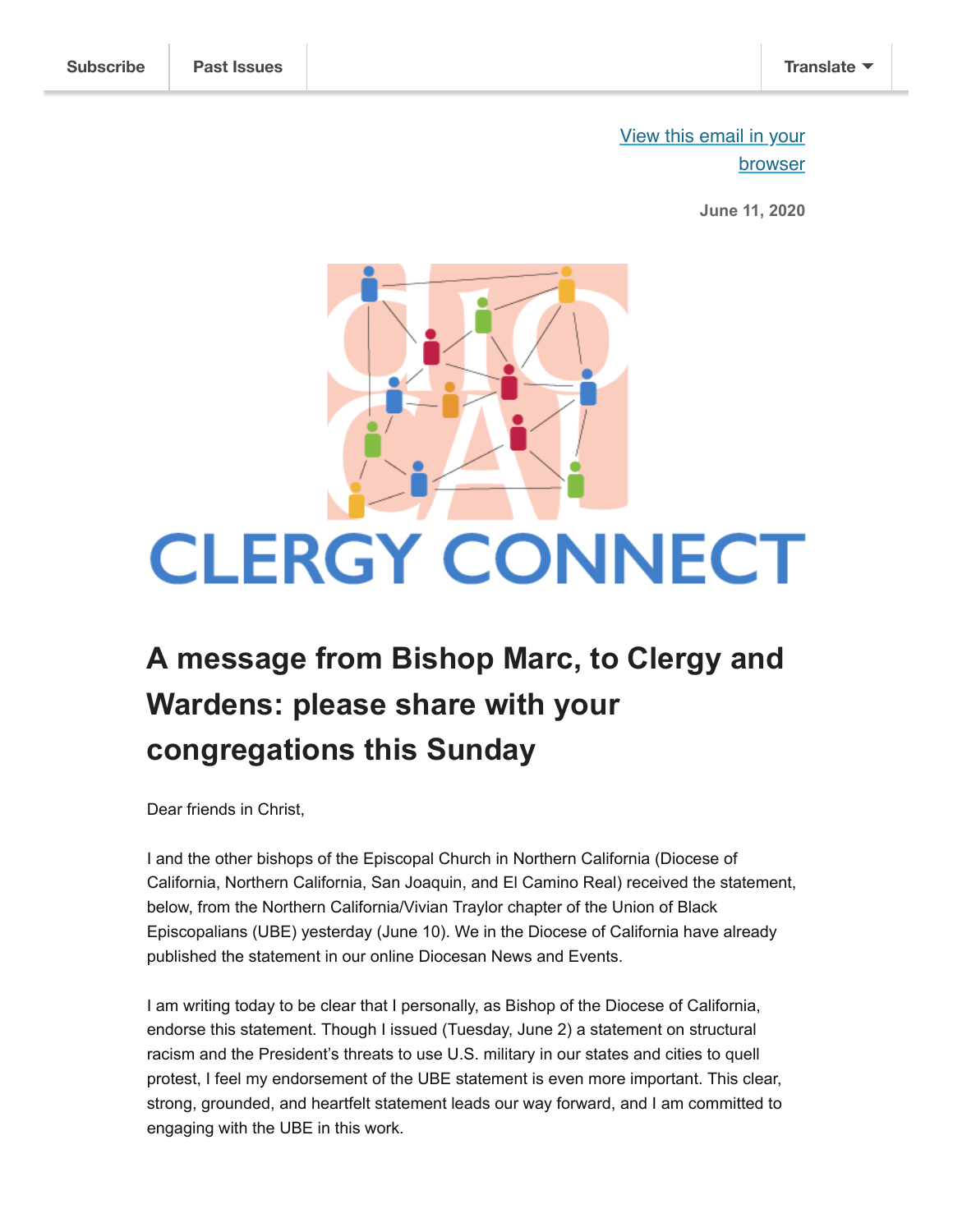verge of genuine, widespread, and, by our faithful commitment, lasting change. I will work with UBE to enact the areas of resolve in their statement and ask you to join me in this undertaking. The thunderous, prophetic call, "Let justice roll down like waters and righteousness like an everlasting stream" (Amos 5:24) is both our petition to the Divine, and God's call to us. Let us so pray and so act.

moments of colonization in this land, I do sense, with many, that we have reached the many, that we have reach

 $f$ / arc

+Marc

# **Northern California/Vivian Traylor Chapter's position on the eradication of racism in the Church and society**

The Union of Black Episcopalians (UBE), whose members are of African descent, has fought to eradicate racism for over 200 years by encouraging the involvement of Black people in the total life of the Episcopal Church — on every level and in every way stewardship, evangelism, education, leadership, governance, and politics. We have stridently worked to dismantle power structures within the Church and in society that have gone askew. Today as members of African descent in the Episcopal Church, we are deeply hurt, gravely offended, and morally wounded by the unconscionable acts and senseless and horrific killings in the first half of 2020 of George Floyd, Breonna Taylor, and Ahmaud Arbery, in addition to the many other Black and Brown people who have been unjustly victimized and murdered by the police; those who are charged with protecting, helping, and serving our communities. It has been a collective awakening for us, the Church, and society as a whole.

Recognizing that history cannot be undone and that we must move forward working for change, we invite all members of the Episcopal Church to join us in the fight to eradicate the systemic racism that has plagued our country and the Church. Eradicating racism in the Church is UBE's charge, but it is not, and cannot be, solely our responsibility. Our Chapter of UBE has established the following goals with that aim in mind:

*Identifying and exposing structures of racism where they exist within the Church and society.* We must confront and root out racism, racial injustice, racial bias, and racial inequities wherever it exists — in the Church, our communities, our workplaces, and our homes. This is the responsibility of everyone in the Church. Our white brothers and sisters in Christ also have to educate and inform themselves about the ways racism is perpetuated in the Church and actively partner with UBE to eradicate these structures. We need to require that everyone who serves in the Church, lay or ordained, take an oath to confront this issue and work for change*;*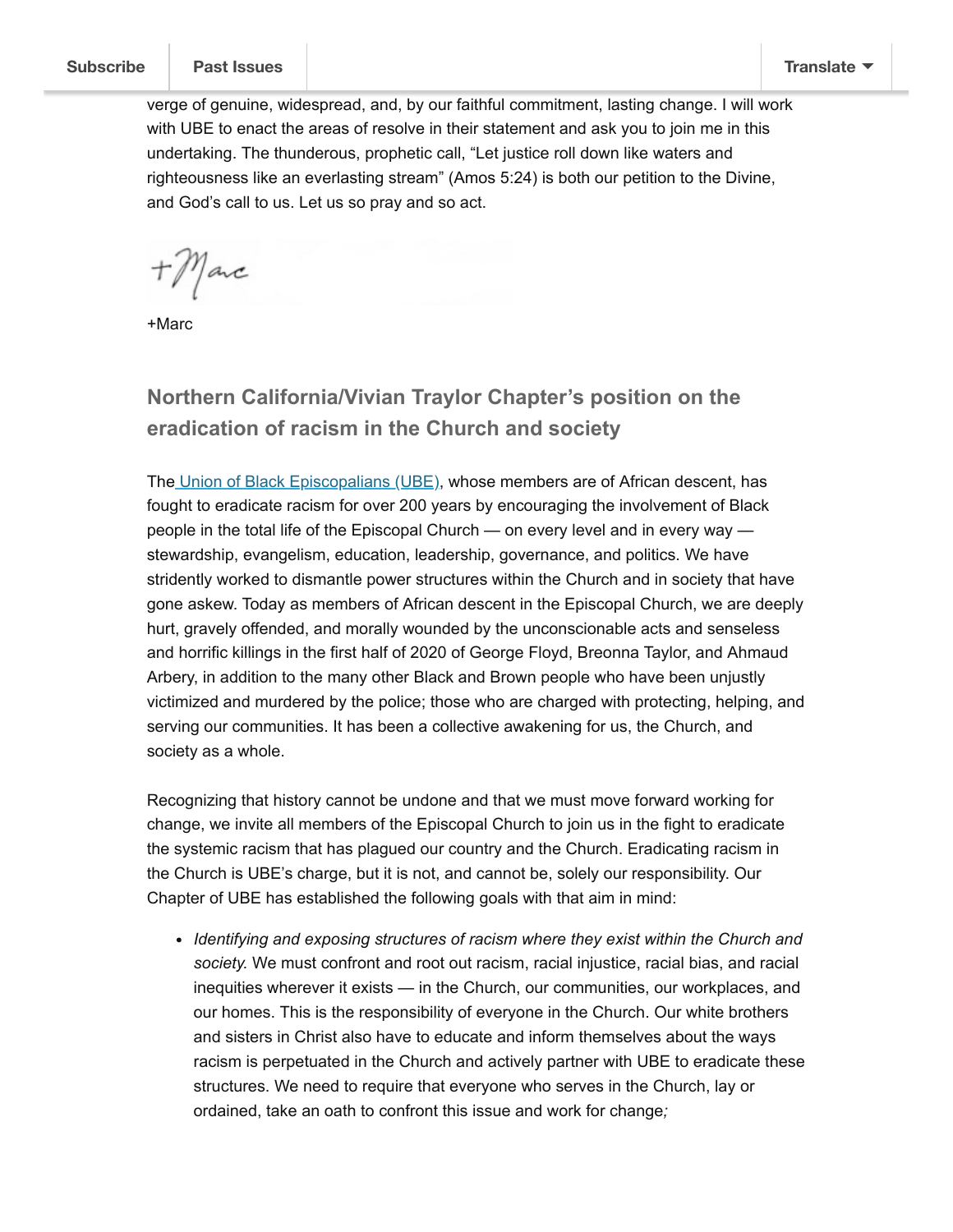programs, both within and outside of the Church;

- *Promoting and increasing the representation and participation of lay and ordained persons of color on all governing bodies of local churches and in dioceses.* We must honestly and clearly establish policies that ensure the selection of lay and ordained persons of all racial, gender and sexual backgrounds so that we achieve equity and inclusion.
- *Providing a safe and comfortable place for people of the African diaspora to interact and fellowship with each other.* We must recognize that having a diverse and inclusive church enriches the Church and grows our mutual appreciation and understanding of the many parts that make up the whole body of Christ.

We believe that it is imperative that the Episcopal Dioceses in Northern California: California, El Camino Real, Northern California and San Joaquin join us in working not only to achieve the UBE goals but also to create better communities, state and nation by:

- **Creating safe and whole communities for all**. Everyone should live in a community where they have good, safe, and healthy access to housing, schools, health care, libraries, open spaces and parks, transportation, and religious institutions so they can thrive. No one should be forced to live in an environment riddled by drugs, crime, poor schools, inadequate housing, lack of services and being over-policed. We call for the redistribution of police resources and the reinvestment of those resources into needed community resources and services to achieve this goal.
- *Using our voices, our churches, our collective power and resources to demand social change and the end of systemic racism that permeates every sector of our society*. We must change the current system which leads to racial, economic, physical, environmental, and social inequities in the form of poor housing; lack of adequate transportation, health care, and childcare; poor performing schools; food deserts; limited access to services and over policing. These conditions adversely impact the majority of Black and Brown people, our brothers and sisters in Christ, and ultimately impacts our larger communities, the state, and this nation.
- *Supporting the rights of organizations and movements to peacefully protest and advocate for a just and equitable society free of racism, oppression, suppression and unjust acts*. Collectively using our power, our resources and voices to eradicate racism, inequity, and injustice and support and promote movements working for unity, peace, hope, dignity and justice for all.
- *Calling for the end of "qualified immunity,"* This legislation has shielded officials from the unforeseeable consequences of their "reasonable acts" and now provides near-impunity for police officers who engage in unconstitutional acts of violence.
- *Adopting Dr. King's vision of a "Beloved Community"*. This would be an extension of the Jesus Movement and The Way of Love platforms of the Church. By using the "Beloved Community" tenets and lens to guide Church decisions, programs and allocations, we would ensure that the Church, by its actions, supports: all people sharing in the wealth of the earth; poverty, hunger and homelessness are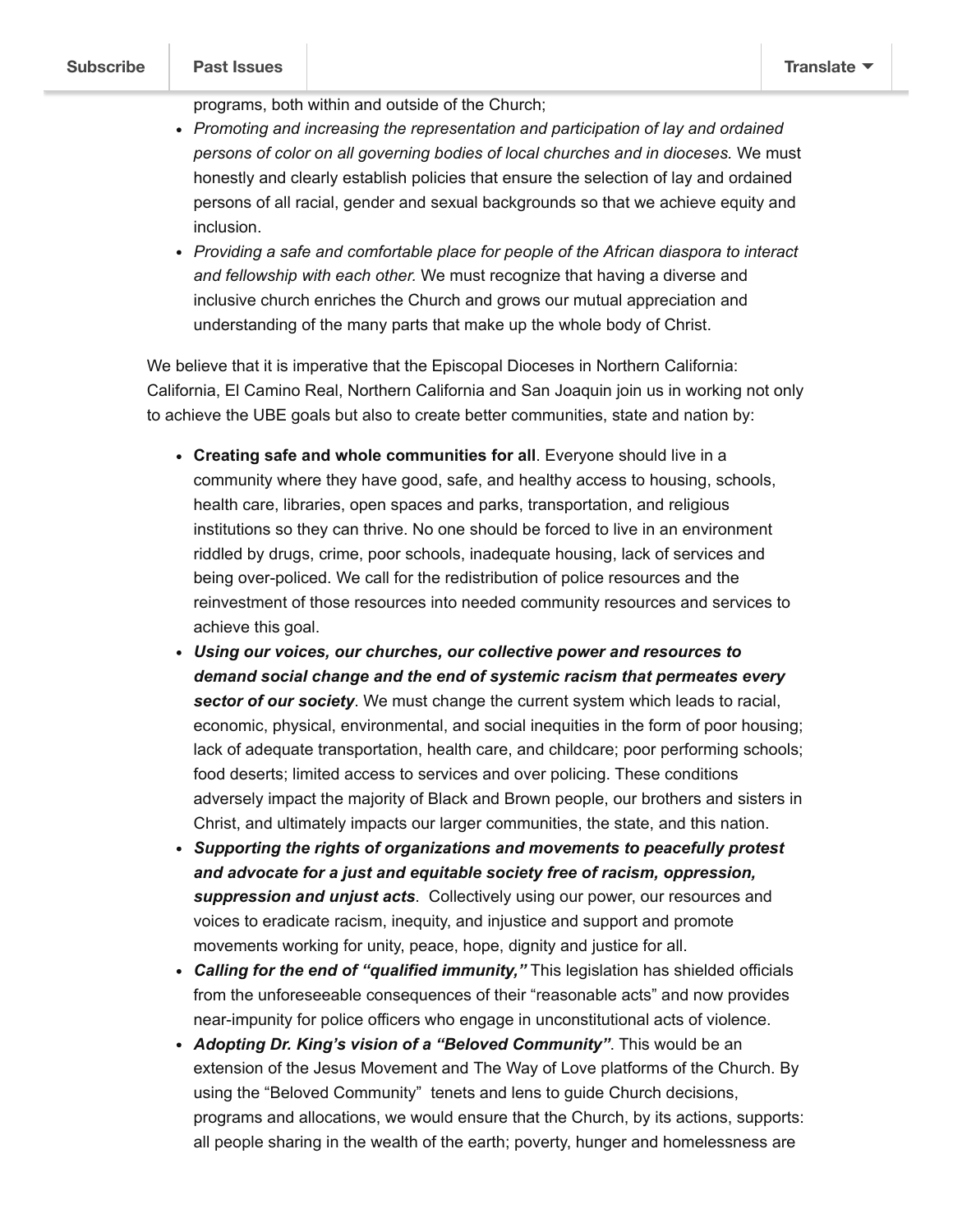inclusive spirit of sisterhood and brotherhood: and that economic and social justice are the pillars of a healthy society where everyone has equal access and equity.

## **A Letter from Episcopal Impact Fund on seeking love, justice, compassion, and human decency**

*Our nation's heart breaks right now because we have strayed far from the path of love. Because love does not look like one man's knee on another man's neck, crushing the Godgiven life out of him. This is callous disregard for the life of another human being, shown in the willingness to snuff it out brutally as the unarmed victim pleads for mercy.* — The Most Rev. Michael Curry, Presiding Bishop of the Episcopal Church, *Washington* **Post Editorial** 

Dear Friends of Episcopal Impact Fund,

The unbearable brutality of the killings of George Floyd, Breonna Taylor, Ahmaud Arbery, Sandra Bland, Paul Castaway, Melissa Ventura, Eric Garner, Michael Brown, Trayvon Martin and countless others compel us to stand with our brothers, sisters, and siblings and speak out.

Our righteous rage begins with the overt act of murder and it extends to every dimension of systemic racism. The organizations that Episcopal Impact Fund supports fight against a quieter violence that intergenerational poverty begets. Structural racism keeps poor people poor, while blaming them for their poverty. Unless and until we not only name, but redress racialized economic inequality, we cannot claim to be a just society.

We echo Fred Blackwell's call to action for donors and philanthropy. As an African American leader and CEO of the San Francisco Foundation, Blackwell lays our charge in recent public comments.

*I call on our donors and on all of philanthropy to meet this moment of need, crisis, and transformation. We must use our dollars and our voices to create a Bay Area and a nation where everyone thrives, no matter the color of their skin. Philanthropists must become advocates and use our privilege, power, and connections to enact fair policies that advance needed structural changes and dismantle generations of discrimination and racism. We cannot let only those with nothing to lose raise their voices; we must speak with them to demand change.* 

We hope that you too will use your power, privilege and connections to, in the words of Most Rev. Curry, relentlessly seek "love, justice, compassion and human decency."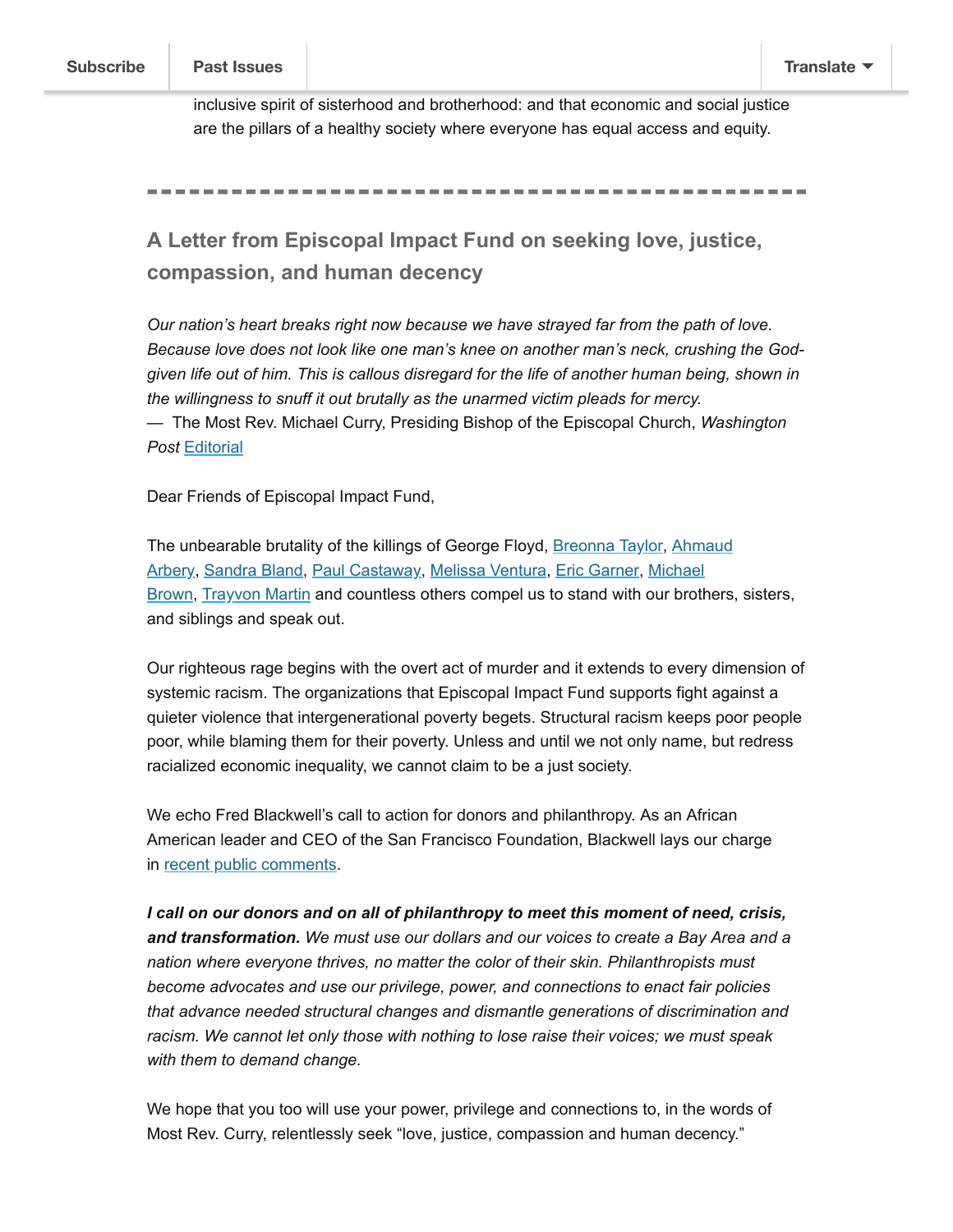Kathleen Piraino Executive Director Episcopal Impact Fund

Jennifer Brooks President Episcopal Impact Fund Board of Directors

# **Online Ordinations two Saturdays this month, beginning this Saturday!**

Everyone is invited to tune in to the online live-stream of diocesan ordinations over two Saturdays in June:

**When**: Saturday, June 13, 3 p.m. **Who**: Ordinations to the diaconate for Elizabeth Mary Milner and Merrell Scot Sherman. **Where**: Online at Grace Cathedral, San Francisco **Link**: https://diocal.org/events/june-13th-ordinations

**When**: Saturday, June 27, 3 p.m. **Who**: Ordinations to the priesthood for AnnaMarie Grace Hoos and Peter Levenstrong. **Where**: Online at St. Gregory of Nyssa, San Francisco **Link**: https://diocal.org/events/june-27th-ordinations

**An invitation to participate in a survey on sexual misconduct in the Episcopal Church**

Presiding Bishop Michael B. Curry and President of the House of Deputies the Rev. Gay Clark Jennings invite you to participate in an important survey being conducted throughout the Episcopal Church. Please read their letter here. Survey responses are requested by*:* **July 1, 2020.**

Take survey here.

**Hope in Action: A Free Film Screening of "The Human Element"**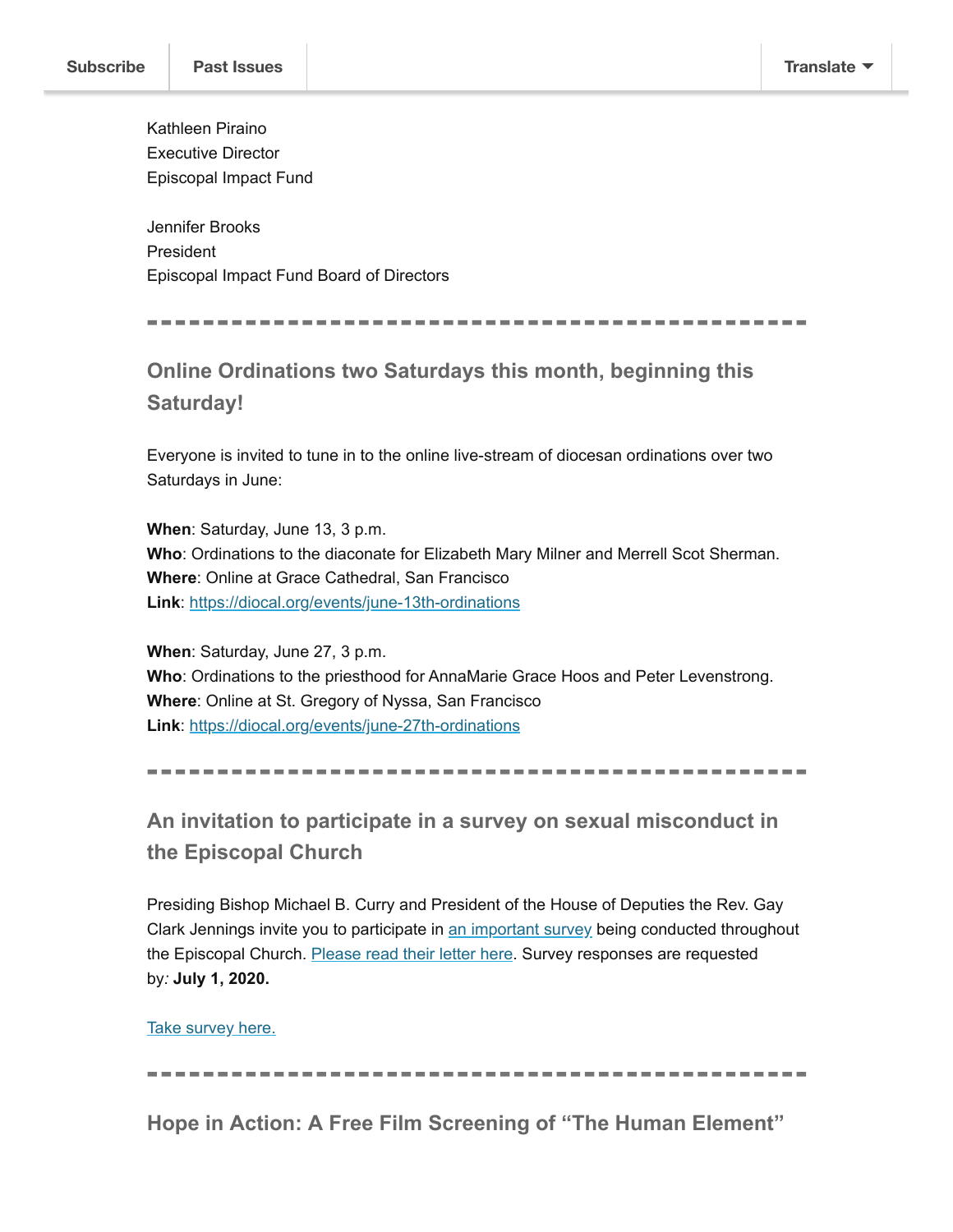The Commission on Creation Care, with thanks for generous sponsorship by Interfaith Power & Light, offers a repeat free screening period for "The Human Element," a new documentary by James Balog, award-winning producer of "Chasing Ice."

#### **You may watch the film at any time between now and June 22, free of charge** here**.**

On June 17 at 5 p.m., there will be a Q&A with Balog and his production team, and at 7:30 p.m., after a dinner break, the Commission will host a virtual conversation about the movie with Bishop Marc Andrus. Come ready to share ideas about specific actions we can take, as individuals and congregations, to promote a just, reconciled, and sustainable future as the post-pandemic world rebuilds.

**When**: June 17, 5 p.m. (James Balog Q&A), 7:30 p.m. (Bishop Marc & Commission conversation about the movie and the faith response for racial and environmental justice)

**Watch the movie for free here**: https://www.interfaithpowerandlight.org/sign-up-to-viewthe-human-element/

#### **Register for the 5 p.m. James Balog Q&A**

**here:** https://www.interfaithpowerandlight.org/sign-up-for-human-element-webinar/

### **Register for the 7:30 p.m. Bishop Marc conversation about the movie and faith response here:**

https://zoom.us/meeting/register/tJIkde-gqTksHtaXCPUk-9R8UAgTOhPxiOI9

### **Called to Discern — from the Commission on Ministry (COM)**

We are looking for faithful, thoughtful people to serve on the Diocesan Commission on Ministry. The COM is a 20-member body that supports Bishop Marc in an advisory way in matters related to vocational discernment. In monthly meetings, an annual Vocations Conference, and by means of one-on-one liaison relationships, we work closely with Bishop's staff and interface with the Standing Committee as we walk alongside people who are pursuing a call to Holy Orders. Members of the COM are appointed by Bishop Marc and approved at Diocesan Convention.

**We are looking for recommendations from across the Diocese, and are especially interested in talking with people who have served on a Local Discernment Committee or Vestry during a period that included parish sponsorship of a nominee for Holy Orders.** Please contact Margaret Dyer-Chamberlain, co-chair of the COM, for recommendations or questions you might have: mdyerc@stanford.edu